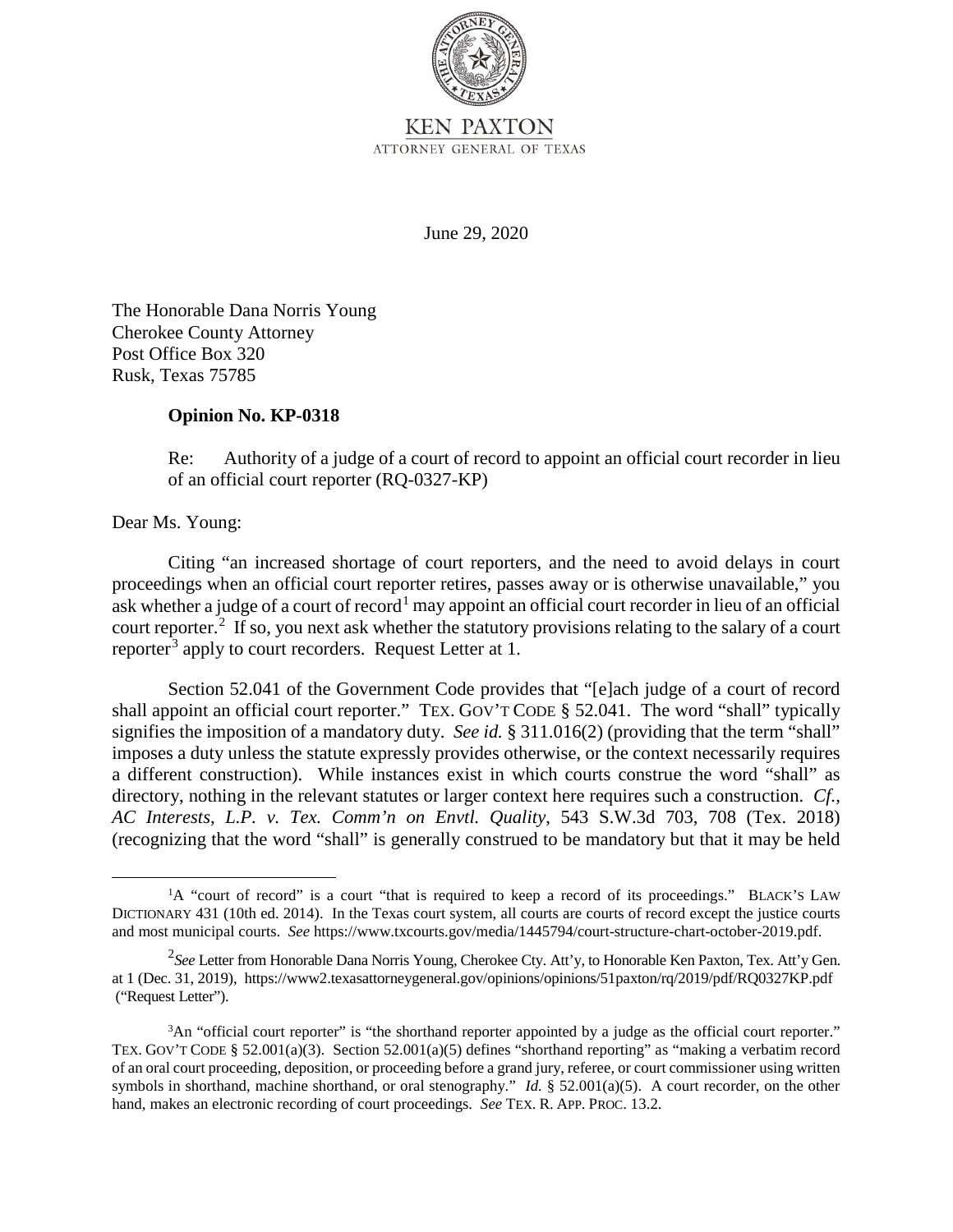to be merely directory). Thus, a court would likely construe section 52.041 to impose a mandatory duty on the judge of a court of record to appoint an official court reporter.

 recording by an official court reporter." Request Letter at 1. Rule 13.1 lists the duties of the for a court recorder. TEX. R. APP. PROC. 13.1; *see also id.* 13.2<sup>4</sup> (providing for additional duties of a court recorder). Yet, Rule 13.1 does not authorize the designation of an official court recorder in lieu of the official court reporter. *See id*. 13.1. Instead, Rule 13.1 merely identifies the tasks and duties of the respective positions. *See id.* You state that Texas Rule of Appellate Procedure 13.1 "seems to allow for the use of electronic recording equipment operated by an official court recorder instead of a stenographic "official court reporter or court recorder" and the rules of appellate procedure contemplate a role

others, to make a record of civil and criminal court proceedings by electronic recording.<sup>5</sup> See Request Letter at 2.<sup>6</sup> The Order provides that "[n]o stenographic record shall be required of any to the Order "shall designate one or more persons as court recorders." *Id.* By using the word § 311.016(2); *see supra* at 1–2. But the Order does not provide for the court to appoint a court recorder in lieu of the official court reporter. You further inform us that the Texas Supreme Court and the Texas Court of Criminal Appeals specifically authorized the 2nd Judicial District Court of Cherokee County, Texas, among proceedings that are electronically recorded." Order at § 2. It also provides that the court subject "shall," the Order imposes a duty on the court to appoint a court recorder. TEX. GOV'T CODE

 recorder in lieu of the official court reporter. While this Order and others like it along with Rule 13.1 provide for the making of a record a court of record to fail to comply with section 52.041.<sup>7</sup>*See generally* Order at §§ 1–11. of court proceedings by electronic recording, for the appointment of a court recorder, and for procedures to ensure those recordings are reliable, they do not provide authorization for a judge of Undoubtedly, those courts with an order regarding electronic recording of proceedings from the Texas Supreme Court and the Texas Court of Criminal Appeals may utilize a court recorder as

 $\overline{a}$  that a transcribable recording is made." *In re D.D.A.*, No. 14-05-00046-CV, 2006 WL 1547869, at \*1 (Tex. App.— Houston [14th Dist.] June 8, 2006, no pet.) (mem. op.). 4 The court recorder's additional duties ensure "the proper functioning of the electronic recording system so

<sup>(</sup>attached to Request Letter and on file with the Op. Comm.).<br><sup>6</sup>Under the authority granted to it by the Legislature 5 Order Approving Rules Governing the Procedure for Making a Record of Court Proceedings in the 2nd Judicial District Court of Cherokee County, Texas by Electronic Recording, No. 19-013 (Nov. 18, 2019) ("Order")

 Texas Supreme Court has adopted orders governing electronic recording of proceedings in certain courts. *See* TEX. electronic recording." *Nat'l Union Fire Ins. Co. v. Ninth Ct. App.*, 864 S.W.2d 58, 60 (1993); *see also* Order § 11 procedures in civil and criminal actions shall continue to apply to those proceedings").<br><sup>74</sup>TI lhere is no requirement that the position of official court reporter must <sup>6</sup>Under the authority granted to it by the Legislature to promulgate rules for practice in Texas courts, the GOV'T CODE § 22.003(a), (b) (authorizing the Texas Supreme Court to promulgate rules for the practice and business of the Supreme Court and all other courts); *see also id.* § 22.108 (granting similar authority to the Court of Criminal Appeals in criminal cases). Courts operating under one of these orders "operate under essentially identical rules of (providing that "[e]xcept to the extent inconsistent with these rules, all other statutes and rules governing the

 "[T]here is no requirement that the position of official court reporter . . . must be a full-time position." Tex. their jobs are described in terms of the tasks or duties to be performed, not the number of required hours"), JM-1083 Att'y Gen. Op. No. GA-0372 (2005) at 3–4; *see also* Tex. Att'y Gen. Op. Nos. GA-0164 (2004) at 7 (noting that "typically, court reporters serve the judges who appoint them, rather than work traditional 40-hour-per-week jobs; (1989) at 4.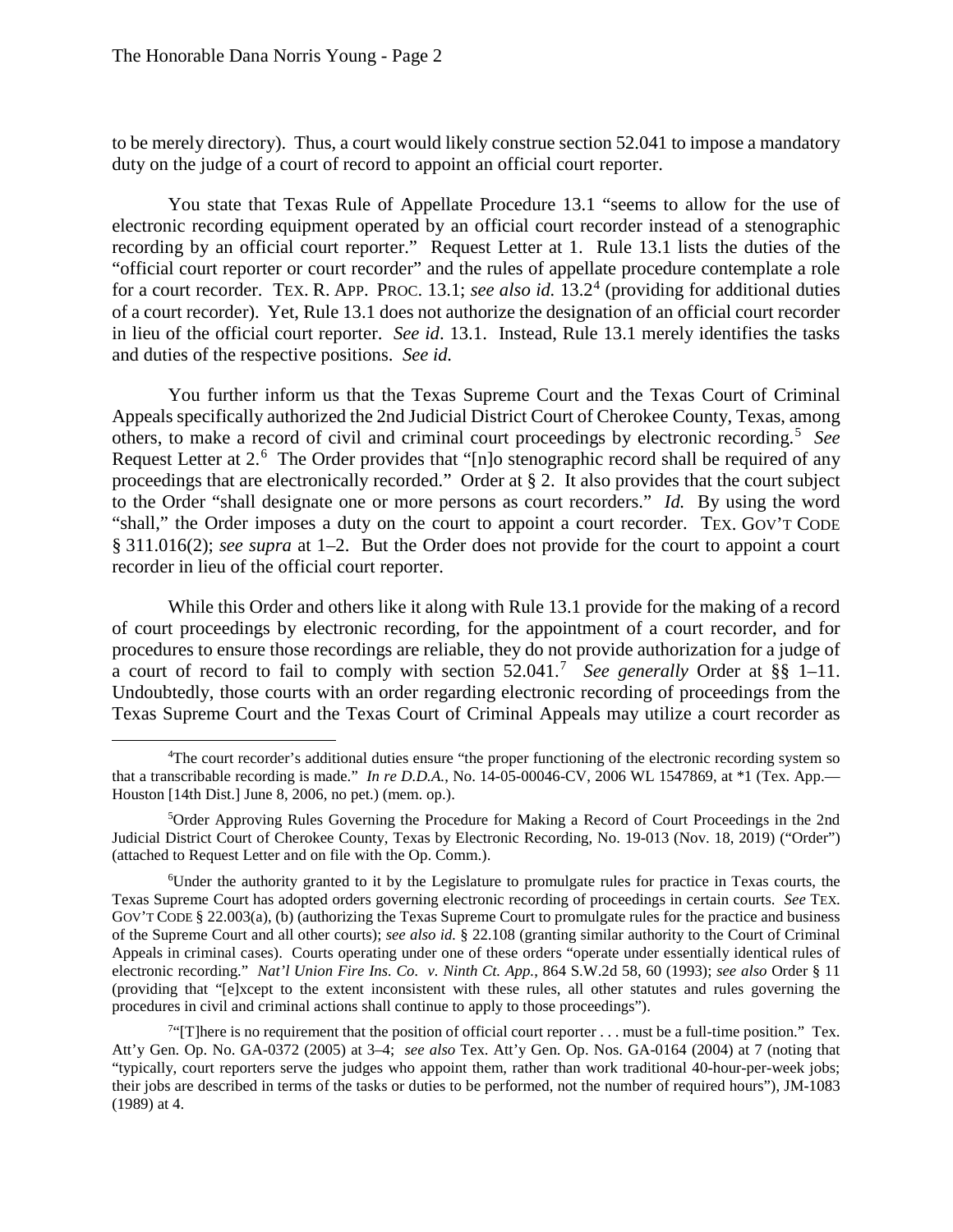provided by their particular order and Rule 13.1.<sup>8</sup> However, as a general matter, a court is unlikely appointing an official court reporter. $9$  This is bolstered by the fact that the Legislature provides in circumstances you describe, by authorizing the judge of the court to "appoint a deputy court reporter to perform the court reporting services during the absence of the official court reporter." TEX. GOV'T CODE § 52.042(a). to conclude that a judge of a court of record may appoint an official court recorder in lieu of for the scenario in which an official court reporter is unable to perform his or her duties, such as

 reporter is contingent on a different conclusion, but we nonetheless address it generally. Government Code section 152.905 provides the procedures for a district judge to set compensation for certain positions. *See* TEX. LOC. GOV'T CODE § 152.905(a). Section 152.905 expressly applies to the positions of "county auditor, assistant auditors, and court reporters." *Id.* By their express matter, a court should hire and remunerate a court recorder as it does any of its other staff not Your second question regarding the statutory provisions relating to the salary of a court Government Code subsection 52.051(a) provides that "[a]n official district court reporter shall be paid a salary set by the order of the judge of the court [which] is in addition to transcript fees, fees for a statement of facts, and other necessary expenses authorized by law." *Id.* § 52.051(a). Local terms, neither provision applies to the position of court recorder and nothing in either provision provides a basis to conclude that they may apply to other judicial positions. Thus, as a practical covered by these provisions.

 $\overline{a}$ disagreement among various courts of appeal over the scope of Rule 13.1).<br><sup>9</sup>Some courts of record have specific provisions governing the c 8 *See Sareen v. Sareen*, 350 S.W.3d 314, 316 (Tex. App.—San Antonio 2011, no pet.) (acknowledging the

 Some courts of record have specific provisions governing the official court reporter. For instance, the of a court reporter under guidelines established by the commissioners court." TEX. GOV'T CODE § 25.0392(h). To 52.041 such that a judge acting thereunder acts in accordance with the law. *See id.* § 311.026(b); *In re Mem'l Hermann*  Cherokee County Court at Law judge "may appoint an official court reporter or the judge may contract for the services the extent such a statute is specific compared to the general statute of 52.041, it would likely prevail over section *Hosp. Sys.*, 464 S.W.3d 686, 716 (Tex. 2015) (stating that "conflicts between general and specific provisions favor the specific").